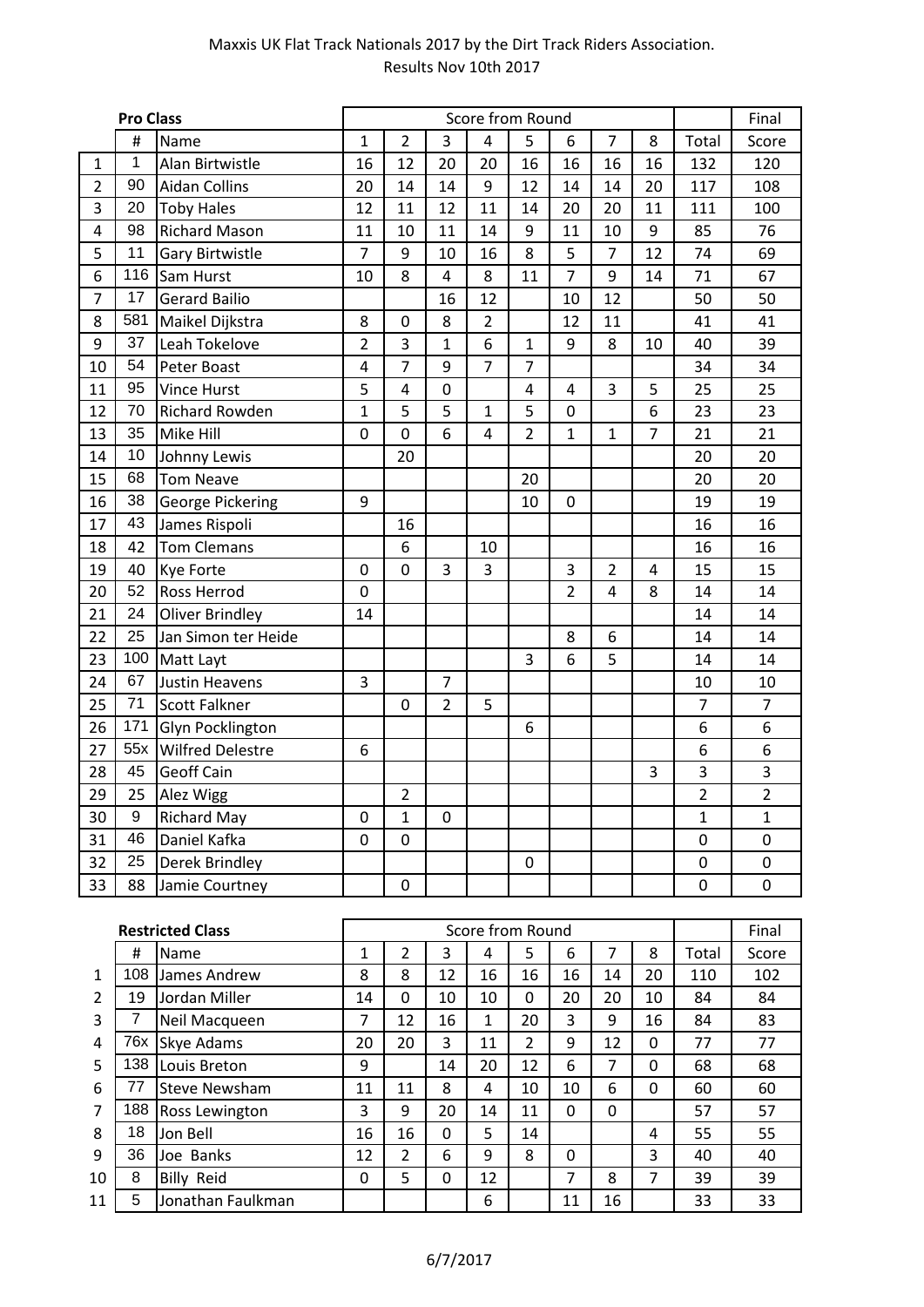| 12  | 13              | Gary Inman            | 5              | 10             |                |                |                | $\overline{4}$ | $\mathbf 1$    | 8              | 28               | 28             |
|-----|-----------------|-----------------------|----------------|----------------|----------------|----------------|----------------|----------------|----------------|----------------|------------------|----------------|
| 13  | 22              | <b>Freddie Hales</b>  | 10             | 14             |                |                |                |                |                |                | 24               | 24             |
| 14  | 33              | Sean Kelly            |                |                |                |                |                | 12             | 11             | 12             | 23               | 23             |
| 15  | 10              | Jake Mason            |                |                |                |                |                | $\mathbf{1}$   | 10             | 11             | 22               | 22             |
| 16  | 93              | <b>Martin Huning</b>  |                | 6              | 0              | 7              | 7              |                |                |                | 20               | 20             |
| 17  | 136             | <b>Grant Martin</b>   |                |                |                |                |                | 14             | 5              | 14             | 19               | 19             |
| 18  | 189             | Calum Pryce-Tidd      | $\overline{2}$ |                | 5              | 3              | 9              | $\pmb{0}$      |                |                | 19               | 19             |
| 19  | 102             | <b>Tom Dunkley</b>    | 6              | 4              | $\overline{7}$ |                | 0              |                |                |                | 17               | 17             |
| 20  | 46              | <b>Barry Weaver</b>   |                |                |                |                |                | 8              | 4              |                | 12               | 12             |
| 21  | 58              | <b>Matthew Walker</b> | 1              |                | 11             |                |                |                |                |                | 12               | 12             |
| 22  | 9               | <b>Ross Sharp</b>     | 0              | $\overline{7}$ | 4              | 0              |                |                |                |                | 11               | 11             |
| ### | 131             | <b>Gareth Howes</b>   |                |                | $\mathbf{1}$   | 0              | 5              | $\overline{2}$ |                | $\overline{2}$ | 10               | 10             |
| ### | 52              | Lee Kirkpatrick       |                |                |                |                |                |                |                | 9              | 9                | 9              |
| 26  | 170             | <b>Chris Hatton</b>   |                |                | $\mathbf 0$    | 0              | $\overline{4}$ | $\mathbf 0$    | 0              | 5              | 9                | 9              |
| 27  | 76              | <b>Brad Hardman</b>   | 0              | $\mathbf 0$    | 9              | 0              | 0              |                |                | 0              | 9                | 9              |
| 28  | 55              | George Sturgess       |                |                | $\mathbf 0$    |                |                | 0              | $\overline{2}$ | 6              | 8                | 8              |
| 29  | 18              | Rob Kingerby          |                |                |                |                |                | 5              | 3              |                | 8                | 8              |
| 36  | $\overline{2}$  | <b>Hubert Bastie</b>  | 0              |                |                | 8              |                |                |                |                | 8                | 8              |
| 30  | 6               | Christophe Decombard  |                |                |                |                | 6              |                |                |                | 6                | 6              |
| 31  | 109             | <b>Tim Aucott</b>     | 4              |                |                |                |                |                |                |                | 4                | 4              |
| 32  | 44              | Lez Stevens           | 0              | $\mathbf 0$    | 0              | $\overline{2}$ | 0              | 0              | 0              | $\mathbf{1}$   | 3                | 3              |
| 33  | 15              | Peter Jordan          | 0              | $\mathbf 0$    |                |                | 3              |                |                | 0              | 3                | 3              |
| 34  | 46              | <b>Barry Jukes</b>    |                | 3              |                |                |                |                |                |                | 3                | 3              |
| 35  | 64              | Jeremy Skipp          |                |                | $\overline{2}$ |                |                |                |                |                | 2                | $\overline{2}$ |
| 36  | 58              | Joe Burden            |                |                |                |                | $\mathbf{1}$   | $\mathbf 0$    | 0              | 0              | $\mathbf 1$      | $\mathbf{1}$   |
| 38  | 119             | <b>Ben Smith</b>      |                | 1              |                |                |                |                |                |                | $\mathbf 1$      | $\mathbf{1}$   |
| 39  | 32              | Andrew Murphy         | 0              | $\mathbf 0$    |                |                |                | $\pmb{0}$      | 0              |                | 0                | 0              |
| 40  | 47              | <b>Nick Ashley</b>    |                |                |                |                |                | 0              |                |                | 0                | 0              |
| 41  | 27              | Drogo Michie          | 0              |                |                |                | 0              |                |                |                | 0                | 0              |
| 42  | 86              | Tom Wright            | 0              |                |                |                | $\mathbf 0$    |                |                |                | 0                | 0              |
| 43  | 43              | Matthew Moore         | 0              | $\mathbf 0$    |                |                | $\mathbf 0$    |                |                |                | $\mathbf 0$      | 0              |
| 44  | 12 <sub>2</sub> | Milo Hiscox           | 0              | $\mathbf 0$    |                |                | 0              |                |                |                | $\mathbf 0$      | 0              |
| 45  | 53              | Conner Jackson        |                | $\mathbf 0$    |                |                | $\pmb{0}$      |                |                |                | $\boldsymbol{0}$ | 0              |
| 46  | 69              | Robert Allgaier       |                | 0              |                |                | 0              |                |                |                | $\boldsymbol{0}$ | 0              |
| 47  |                 | 110 Liam Worton       | 0              |                |                |                |                |                |                |                | 0                | 0              |
| 48  | 55              | Angelo Van Zele       | 0              | 0              |                |                |                |                |                |                | $\mathbf 0$      | 0              |
| 49  | 20              | Michael Herman        | 0              |                |                |                |                |                |                |                | 0                | 0              |
| 50  |                 | 135 Jack Doran        | 0              | 0              |                |                |                |                |                |                | $\boldsymbol{0}$ | 0              |
| 51  |                 | 137 Tom Moore         | 0              |                |                |                |                |                |                |                | $\mathbf 0$      | 0              |
| 52  | 62              | <b>Bram De Roeck</b>  |                | 0              |                |                |                |                |                |                | $\mathbf 0$      | 0              |
| 53  |                 | 137 Tom Moore         |                | 0              |                |                |                |                |                |                | $\pmb{0}$        | 0              |
| 54  |                 | 111 Angus Weastley    |                | $\pmb{0}$      |                |                |                |                |                |                | $\mathbf 0$      | 0              |

|   |     | <b>Rooki Rookie Class</b> |    |    |    |    | Score from Round |    |    |    |       | Final |
|---|-----|---------------------------|----|----|----|----|------------------|----|----|----|-------|-------|
|   | #   | Name                      |    |    | 3  | 4  | 5                | 6  |    | 8  | Total | Score |
| 1 | 136 | Martin Mills              | 14 | 14 | 12 | 20 | 14               | 20 | 20 | 20 | 134   | 122   |
|   | 12  | LeeSadler                 | 16 | 20 | 20 | 12 | 16               | 16 | 16 | 16 | 132   | 120   |
| 3 | 141 | <b>Richard Gardiner</b>   | 11 | 16 | 14 | 9  | 12               | 14 | 12 | 12 | 100   | 91    |
| 4 | 134 | IChris Jenner             |    | 10 | 0  | 14 | 4                | 10 | 9  | 14 | 68    | 68    |
|   | ۱6  | Alastair Latimer          | 10 |    | 4  | 8  | 8                | 9  |    | 10 | 56    | 56    |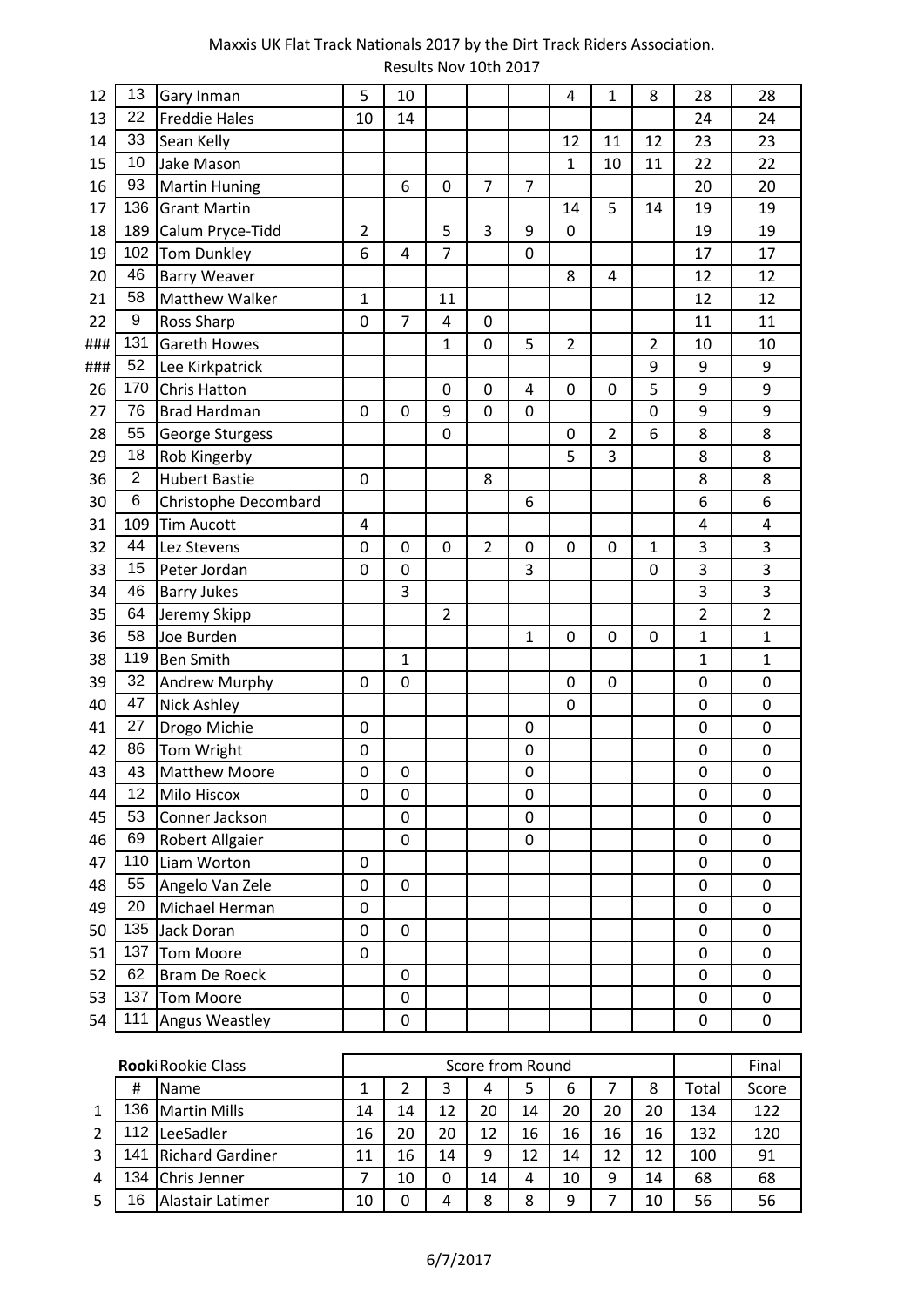| 6  | 125 | <b>Marlon Vimont</b>   |                |                | $\overline{7}$ | 10             | 6              | 11             | 6              | 11             | 51                      | 51             |
|----|-----|------------------------|----------------|----------------|----------------|----------------|----------------|----------------|----------------|----------------|-------------------------|----------------|
| 7  | 209 | Lucia Aucott           | 3              | 11             | $\mathbf{1}$   | 3              | 10             | 3              | 11             | 9              | 51                      | 50             |
| 8  | 111 | <b>Westley Agius</b>   |                |                | 5              | 4              | 9              | 12             | 14             | 4              | 48                      | 48             |
| 9  | 158 | <b>Richard Thrower</b> | 5              | 9              | 16             | 16             |                |                |                |                | 46                      | 46             |
| 10 | 194 | <b>Neal Ross</b>       | 0              | 12             | 11             | 11             | 11             |                |                |                | 45                      | 45             |
| 11 | 127 | David Lambert          | 9              | $\overline{7}$ | 3              | 6              | 5              |                |                |                | 30                      | 30             |
| 12 | 100 | Matthew Weightman      | 0              | 3              | 8              | 0              | 0              | 4              | 5              | 8              | 28                      | 28             |
| 13 | 51  | <b>Randal Thomas</b>   | 6              |                |                |                |                | 7              | 10             | 5              | 28                      | 28             |
| 14 | 66  | James O'Hara           | 0              | $\overline{2}$ | 9              | 0              | $\mathbf{1}$   | 6              | $\mathbf{1}$   | $\overline{7}$ | 26                      | 26             |
| 15 | 185 | Luke Adcock            | 8              | 0              | 10             |                | $\overline{7}$ |                |                |                | 25                      | 25             |
| 16 | 131 | <b>Gareth Howes</b>    | 20             | 5              |                |                |                |                |                |                | 25                      | 25             |
| 17 | 139 | Simon Parkin           |                | 6              | $\mathbf 0$    |                |                | 8              | 8              |                | 22                      | 22             |
| 18 | 36  | <b>Grant Martin</b>    |                |                |                |                | 20             |                |                |                | 20                      | 20             |
| 19 |     | 117 Lee Stevens        |                | 8              | 6              |                |                |                |                |                | 14                      | 14             |
| 20 | 234 | Aaron Tuttlebee        | 12             | $\overline{0}$ |                |                |                |                |                |                | 12                      | 12             |
| 23 | 17  | Caylee Hankins         |                |                |                |                |                | 5              | $\overline{2}$ | $\overline{2}$ | 9                       | 9              |
| 24 | 169 | Adam Woods             | 0              | 0              | $\mathbf 0$    | $\overline{7}$ | 0              | 0              | 0              | 0              | $\overline{7}$          | $\overline{7}$ |
| 25 | 172 | Jack Pitt              | $\overline{2}$ | $\overline{0}$ | $\mathbf 0$    |                |                | $\overline{2}$ | 3              |                | $\overline{7}$          | $\overline{7}$ |
| 26 | 120 | Jacob Hussey           |                | 0              |                |                | 0              |                |                | 6              | 6                       | 6              |
| 27 | 94  | Norm Joss              |                | 0              | 0              | 5              | 0              | $\mathbf{1}$   | 0              | 0              | 6                       | 6              |
| 26 | 82  | <b>Isaac Hunter</b>    |                | 4              | $\overline{2}$ |                |                |                |                |                | 6                       | 6              |
| 27 | 77  | John Mansell           |                |                |                |                |                | 0              | 4              |                | 4                       | 4              |
| 28 | 119 | <b>Ben Smith</b>       | 4              |                |                |                |                |                |                |                | $\overline{\mathbf{4}}$ | 4              |
| 29 | 143 | James Smith            |                |                |                |                |                |                |                | 3              | 3                       | 3              |
| 30 | 202 | <b>Tony Cummings</b>   | 0              | 0              | $\mathbf 0$    | $\mathbf 0$    | 3              |                |                |                | 3                       | 3              |
| 31 | 148 | Darren Mason           | 0              | 0              | 0              | 2              | 0              | 0              | 0              |                | $\overline{2}$          | $\overline{2}$ |
| 32 | 39  | <b>Rick Bearcroft</b>  | $\mathbf{0}$   | 0              |                |                | $\overline{2}$ |                | 0              |                | $\overline{2}$          | $\overline{2}$ |
| 33 | 8   | Andrew                 |                |                |                |                |                |                |                | 1              | $\overline{1}$          | $\mathbf{1}$   |
| 34 | 114 | Simeon Anderson        |                |                | 0              | 1              |                |                |                |                | 1                       | $\mathbf{1}$   |
| 35 | 187 | <b>Kevin Kerstens</b>  | 1              |                |                |                |                |                |                |                | $\mathbf 1$             | 1              |
| 36 | 29  | Mark Tegerdine         |                | 1              |                |                |                |                |                |                | $\mathbf{1}$            | $\mathbf{1}$   |
| 37 | 129 | Andy Lister            | 0              | $\overline{0}$ |                | 0              | 0              | $\mathbf 0$    | 0              | 0              | $\mathbf 0$             | $\mathbf 0$    |
| 38 | 63  | Peter Koren            |                |                | 0              | 0              | 0              | 0              | 0              | 0              | 0                       | 0              |
| 39 | 144 | Phillip Knott          |                |                |                |                |                | $\overline{0}$ | $\overline{0}$ | 0              | $\overline{0}$          | 0              |
| 40 | 234 | <b>Brandon Harris</b>  |                |                |                |                | $\pmb{0}$      |                |                | 0              | $\pmb{0}$               | 0              |
| 41 | 79  | Gregorz Krzeszowiec    |                |                |                |                |                |                |                | 0              | 0                       | 0              |
| 42 | 257 | Carl Swateridge        |                | 0              |                |                |                |                |                | 0              | 0                       | 0              |
| 43 | 13  | John Keeling           |                |                |                |                |                |                |                | 0              | $\pmb{0}$               | 0              |
| 44 | 84  | <b>Bryan Lambert</b>   |                |                | 0              | $\mathbf 0$    | 0              | 0              | 0              |                | $\mathbf 0$             | 0              |
| 45 |     | 199 Jason Wood         | 0              |                |                |                | 0              | 0              | 0              |                | 0                       | 0              |
| 46 |     | 106 Nigel Wilson       | $\mathbf 0$    | $\mathbf 0$    | $\mathbf 0$    | $\mathbf 0$    |                | 0              | 0              |                | 0                       | 0              |
| 47 | 96  | <b>Adam Waller</b>     | 0              |                |                |                |                | 0              | 0              |                | $\pmb{0}$               | 0              |
| 48 |     | 202 Tony Cummings      |                |                |                |                |                | 0              | 0              |                | $\pmb{0}$               | 0              |
| 49 | 71  | James Woodroffe        |                |                |                |                |                |                | $\mathbf 0$    |                | $\mathbf 0$             | 0              |
| 50 | 11  | Ame Pearce             |                |                |                |                |                |                | 0              |                | $\pmb{0}$               | 0              |
| 51 |     | 151 Ed Lonergan        |                | 0              | 0              |                | 0              | 0              |                |                | 0                       | $\mathbf 0$    |
| 52 | 505 | Toria Jaymes           |                |                |                |                |                | $\pmb{0}$      |                |                | $\pmb{0}$               | $\pmb{0}$      |
| 53 | 113 | Christian Iovanovici   |                | $\mathbf 0$    | 0              | $\mathbf 0$    | $\mathbf 0$    |                |                |                | $\mathbf 0$             | $\pmb{0}$      |
| 54 | 171 | Ollie Neville          | $\pmb{0}$      | 0              | 0              |                | $\pmb{0}$      |                |                |                | $\pmb{0}$               | 0              |
| 55 |     | 152 Adam Thomas        | 0              |                |                |                |                |                |                |                | 0                       | 0              |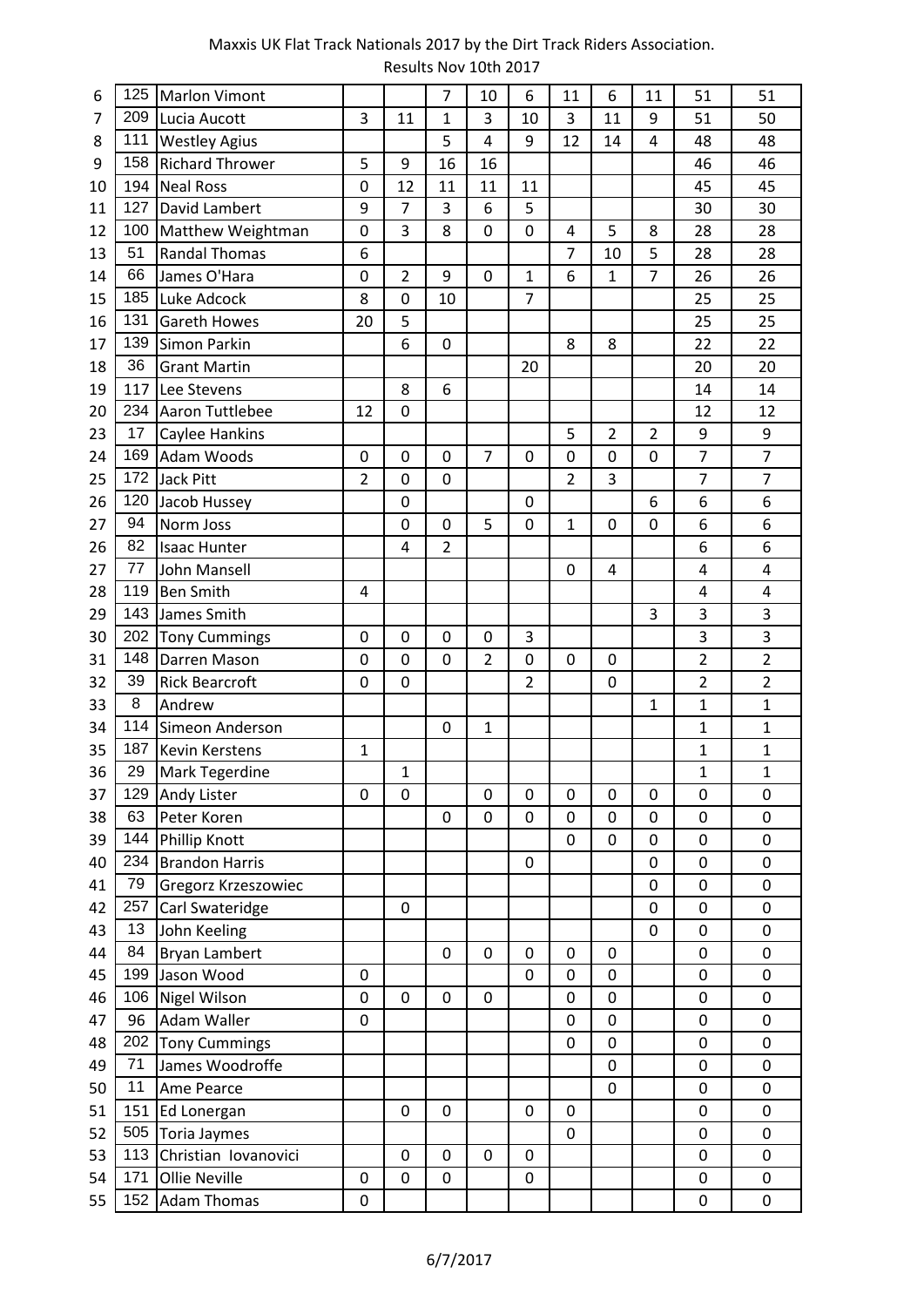| 56 |    | 150 Jack Bell     |  |  |  |  |  |
|----|----|-------------------|--|--|--|--|--|
| 57 |    | 72 John Huxley    |  |  |  |  |  |
| 58 |    | 10 Ryan Quickfall |  |  |  |  |  |
| 59 |    | 132 Douglas Reed  |  |  |  |  |  |
| 60 | 83 | Ben Hunter        |  |  |  |  |  |
| 61 |    | Marcelo Bayas     |  |  |  |  |  |

|                |                 | <b>Vintage Class</b>     |                |                |                | Score from Round |                |                |                |                |                  | Final          |
|----------------|-----------------|--------------------------|----------------|----------------|----------------|------------------|----------------|----------------|----------------|----------------|------------------|----------------|
|                | #               | Name                     | $\mathbf{1}$   | $\overline{2}$ | 3              | 4                | 5              | 6              | $\overline{7}$ | 8              | Total            | Score          |
| 1              | 11              | <b>Gary Birtwistle</b>   |                | 20             | 20             | 20               | 20             | 20             | 20             | 20             | 140              | 140            |
| $\overline{2}$ | 140             | David J Webb             | 12             | 14             | $\mathbf 0$    |                  | 14             | 11             | 12             | 14             | 77               | 77             |
| 3              | 555             | Ferran Mas Saenz         | 20             | 16             | 16             | 14               |                | $\mathbf{1}$   |                |                | 67               | 67             |
| 4              | 39              | <b>Rick Bearcroft</b>    | 8              | 3              | 10             | 12               | 10             | 9              | 10             | 5              | 67               | 64             |
| 5              | 80              | <b>Mike Fisher</b>       | 11             | $\overline{0}$ | $\mathbf{1}$   | 11               | 3              | 10             | 9              | 9              | 54               | 54             |
| 6              |                 | 104 John Harrison        | 6              |                |                |                  | 11             | 14             | 11             | 8              | 50               | 50             |
| 7              | 47              | Anthony Brown            |                |                | 14             |                  |                |                | 16             | 16             | 46               | 46             |
| 8              | 34              | <b>Andy Smith</b>        |                |                | 4              |                  |                | 16             | 14             | $\overline{7}$ | 41               | 41             |
| 9              | 57              | John Boddy               | 10             | $\overline{7}$ | 11             | 10               | $\mathbf 0$    |                |                |                | 38               | 38             |
| 10             | 151             | Ed Lonergan              | 0              | $\overline{0}$ | 8              | 8                | 8              | 3              | 8              | $\overline{2}$ | 37               | 37             |
| 11             | $\overline{2}$  | Hubert Bastié            |                |                | 12             | 16               | 9              |                |                |                | 37               | 37             |
| 12             | 124             | Darren Legg              | 0              | $\mathbf 0$    | 6              | 9                | $\mathbf{1}$   | $\overline{7}$ | 7              | 0              | 30               | 30             |
| 13             | 101             | Jon Dyer                 | 0              | $\mathbf 1$    | 5              | $\overline{7}$   | 5              | 5              | 5              | 0              | 28               | 28             |
| 14             | 63              | Peter Koren              | 0              | 0              | 3              | 5                | 6              | 6              | 3              | 4              | 27               | 27             |
| 15             | 15              | Peter Jordan             | $\overline{7}$ | 11             |                |                  | $\overline{7}$ |                |                | $\mathbf{1}$   | 26               | 26             |
| 16             | 4               | Paul Harrison            | 9              | $\overline{2}$ |                |                  |                |                |                | 12             | 23               | 23             |
| 17             | 0               | David Gywther            |                |                |                |                  | 12             |                |                | 10             | 22               | 22             |
| 18             |                 | 123 Tony Challis         | 0              | 6              | 7              | 6                |                | 0              |                | 0              | 19               | 19             |
| 19             | 5               | Frank Chatokhine         |                |                |                |                  | 16             |                |                |                | 16               | 16             |
| 20             | 97              | <b>Guy Sutherland</b>    | 16             |                |                |                  |                |                |                |                | 16               | 16             |
| 21             | 12 <sub>2</sub> | <b>Milo Hiscox</b>       | 0              | 8              |                |                  | 4              |                |                | 3              | 15               | 15             |
| 22             | 87              | Dimitri Coste            | 14             |                |                |                  |                |                |                |                | 14               | 14             |
| 23             | 177             | lan Cramp                |                | 4              | 9              |                  |                |                |                |                | 13               | 13             |
| 24             | 60              | Paul Murrell             | 0              | 0              | 0              | 4                | $\overline{2}$ | $\overline{2}$ | 4              | 0              | 12               | 12             |
| 25             | 65              | <b>Vincent Priestley</b> |                |                |                |                  | 0              | 12             |                |                | 12               | 12             |
| 26             | 25              | Derek Brindley           |                | 12             |                |                  |                |                |                |                | 12               | 12             |
| 27             | 55              | Angelo Van Zele          |                |                |                |                  |                |                |                | 11             | 11               | 11             |
| 28             | 94              | Norm Joss                |                | 0              | 0              | $\mathbf{1}$     | 0              | 4              | 6              | 0              | 11               | 11             |
| 32             | 188             | Ross Lewington           |                | 9              | $\mathbf 0$    | $\overline{2}$   |                |                |                |                | 11               | 11             |
| 33             | 72              | John Huxley              | 4              |                |                |                  |                |                |                | 6              | 10               | 10             |
| 34             |                 | 143 James Smith          | 5              | $\mathbf 0$    | $\overline{2}$ | 3                | 0              |                |                | 0              | 10               | 10             |
| 35             | 93              | Martin Hüning            |                | 10             | 0              |                  |                |                |                |                | 10               | 10             |
| 33             | 75              | <b>Guy Williams</b>      |                |                |                |                  | 0              | 8              |                |                | 8                | 8              |
| 34             |                 | 120 Jake Huessy          | 0              | 5              |                |                  |                |                |                |                | 5                | 5              |
| 35             | 36              | Dave Chadburn            | 3              |                |                |                  |                |                |                |                | 3                | 3              |
| 36             | 20              | Michael Herman           | $\overline{2}$ |                |                |                  |                |                |                |                | $\overline{2}$   | $\overline{2}$ |
| 37             | 8               | Adam Brinkworth          | $\mathbf{1}$   |                |                |                  |                |                |                |                | 1                | $\mathbf 1$    |
| 38             | 129             | Andy Lister              |                |                |                |                  |                |                |                | 0              | 0                | 0              |
| 39             | 33              | <b>Stefon Adams</b>      |                |                |                |                  | 0              |                |                |                | $\pmb{0}$        | 0              |
| 40             | 78              | James Jordon             | 0              |                |                |                  |                |                |                |                | $\boldsymbol{0}$ | $\pmb{0}$      |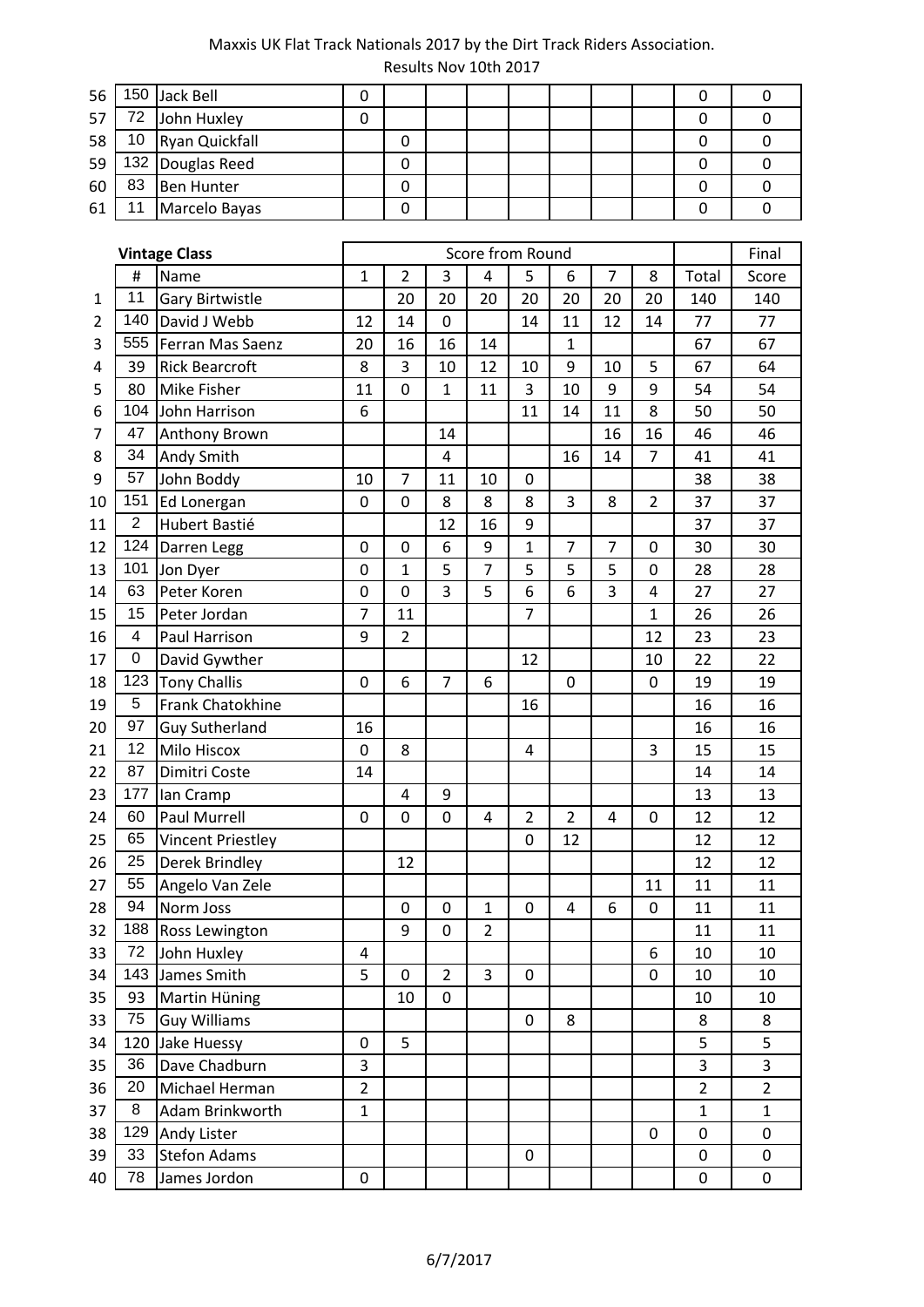|    |              | <b>Thunderbike Class</b> |                |                |                |                | Score from Round |                |                |                |                         | Final                   |
|----|--------------|--------------------------|----------------|----------------|----------------|----------------|------------------|----------------|----------------|----------------|-------------------------|-------------------------|
|    | #            | Name                     | 1              | $\overline{2}$ | 3              | 4              | 5                | 6              | 7              | 8              | Total                   | Score                   |
| 1  | 35           | Mike Hill                | 14             | 12             | 20             | 20             | 20               | 14             | 10             | 14             | 124                     | 114                     |
| 2  | 52           | Ross Herrod              | 16             | 4              | $\overline{7}$ | 11             | 14               | 12             | 20             | 4              | 88                      | 84                      |
| 3  | 18           | Jon Bell                 | 20             | 16             |                | 9              | 16               |                |                | 16             | 77                      | 77                      |
| 4  | 70           | Richard Rowden           | 4              | 14             | 16             | 14             | 12               | $\mathbf{1}$   |                | 12             | 73                      | 73                      |
| 5  | 40           | Kye Forte                | 12             | 9              | 9              |                | 9                | 11             | 12             | 6              | 68                      | 68                      |
| 6  | 45           | <b>Geoff Cain</b>        | 11             | $\overline{3}$ | 14             | 16             | 10               |                |                | 9              | 63                      | 63                      |
| 7  | 170          | Chris Hatton             | 0              | $\overline{2}$ | 6              | 12             | 5                | 9              | 14             | 10             | 58                      | 58                      |
| 8  | 13           | Gary Inman               | 8              | 10             |                |                |                  | 6              | 4              | $\overline{7}$ | 35                      | 35                      |
| 9  | 3            | Paul Sheldon             | 6              | $\overline{7}$ | 10             | 8              |                  |                |                | $\overline{2}$ | 33                      | 33                      |
| 10 | 189          | Calum Pryce-Tidd         | 5              |                | 12             | 5              | 11               |                |                |                | 33                      | 33                      |
| 11 | 136          | <b>Grant Martin</b>      |                |                |                |                |                  | 16             | 16             | 11             | 32                      | 32                      |
| 12 | 134          | Chris Jenner             | 0              | 5              | $\mathbf{1}$   | 10             | 7                | $\overline{2}$ | $\overline{7}$ | 0              | 32                      | 32                      |
| 13 | 9            | Ross Sharp               | $\overline{7}$ | 8              | 8              | 0              |                  |                |                |                | 23                      | 23                      |
| 14 | 42           | <b>Tom Clemans</b>       |                | 11             | 11             |                |                  |                |                |                | 22                      | 22                      |
| 15 | $\mathbf{1}$ | Alan Birtwistle          |                |                |                |                |                  |                |                | 20             | 20                      | 20                      |
| 16 | 38           | George Pickering         |                |                |                |                |                  | 20             |                |                | 20                      | 20                      |
| 17 | 581          | Michael Dijkstra         |                | 20             |                |                |                  |                |                |                | 20                      | 20                      |
| 18 | 71           | <b>Scott Faulkner</b>    |                |                |                |                |                  | 10             | 9              | 8              | 19                      | 19                      |
| 19 | 32           | Andrew Murphy            | 0              | 0              | 0              | 1              | 8                | $\overline{2}$ | 8              | 0              | 19                      | 19                      |
| 20 | 66           | James O'Hara             | 0              | 1              | 0              | 6              | $\mathbf{1}$     | 4              | 5              | 1              | 18                      | 18                      |
| 21 | 100          | Matthew Weightman        |                | 0              | 0              | $\overline{7}$ | 3                | 5              | 3              | $\overline{0}$ | 18                      | 18                      |
| 22 | 79           | Guto Llewelyn            |                |                |                |                |                  | $\overline{7}$ | 6              |                | 13                      | 13                      |
| 23 | 188          | Ross Lewington           |                |                |                |                |                  |                | 11             |                | 11                      | 11                      |
| 24 | 158          | <b>Richard Thrower</b>   | 2              | 0              | 4              | 4              |                  |                |                |                | 10                      | 10                      |
| 25 | 97           | <b>Guy Sutherland</b>    | 10             |                |                |                |                  |                |                |                | 10                      | 10                      |
| 26 | 64           | Jeremy Skipp             |                | 6              |                |                |                  |                |                | 3              | 9                       | 9                       |
| 27 | 88           | Jamie Courtney           | 9              | 0              |                |                |                  |                |                |                | 9                       | 9                       |
| 28 | 76           | <b>Brad Hardman</b>      | 0              | 0              | 3              |                |                  |                |                | 5              | 8                       | 8                       |
| 29 | 47           | Anthony Brown            |                |                |                |                |                  | 8              |                |                | 8                       | 8                       |
| 30 |              | 112 Lee Sadler           |                |                | 5              |                |                  | 3              |                |                | 8                       | 8                       |
| 31 | 27           | Drogo Michie             | 3              | 0              |                |                | 4                |                |                |                | 7                       | $\overline{7}$          |
| 32 | 4            | Paul Harrison            |                |                |                |                | 6                |                |                |                | 6                       | 6                       |
| 33 | 69           | Robert Allgaier          |                | 0              | $\overline{2}$ | $\overline{2}$ |                  |                |                |                | $\overline{\mathbf{4}}$ | $\overline{\mathbf{4}}$ |
| 34 |              | 120 Jacob Hussey         |                |                | 0              | 3              | 0                |                |                | 0              | 3                       | 3                       |
| 35 | 86           | Tom Wright               | 0              |                |                |                | $\overline{2}$   |                |                |                | $\overline{2}$          | $\overline{2}$          |
| 36 | 132          | Douglas Reed             | $\mathbf{1}$   | 0              |                |                |                  |                |                |                | $\mathbf{1}$            | $\mathbf{1}$            |
| 37 | 257          | Carl Swateridge          |                |                |                |                |                  |                |                | 0              | 0                       | 0                       |
| 38 |              | 129 Andrew Lister        |                |                |                |                | 0                | 0              |                |                | 0                       | 0                       |
| 39 |              | 176 David Weight         |                |                |                |                |                  | 0              |                |                | $\pmb{0}$               | 0                       |
| 40 | 43           | Matt Moore               | 0              | 0              |                |                | 0                |                |                |                | 0                       | 0                       |
| 41 | 10           | Ryan Quickfall           |                | 0              |                |                | 0                |                |                |                | $\pmb{0}$               | 0                       |
| 42 | 82           | <b>Issac Hunter</b>      |                | 0              | 0              |                |                  |                |                |                | 0                       | 0                       |
| 43 | 177          | lan Cramp                |                |                | $\mathbf 0$    |                |                  |                |                |                | 0                       | 0                       |
| 44 |              | 136 Martin Mills         | $\mathbf 0$    | $\mathbf 0$    |                |                |                  |                |                |                | 0                       | 0                       |
| 45 | 83           | <b>Ben Hunter</b>        |                | 0              |                |                |                  |                |                |                | 0                       | 0                       |
| 46 | 57           | John Boddy               |                | 0              |                |                |                  |                |                |                | 0                       | 0                       |
|    |              |                          |                |                |                |                |                  |                |                |                |                         |                         |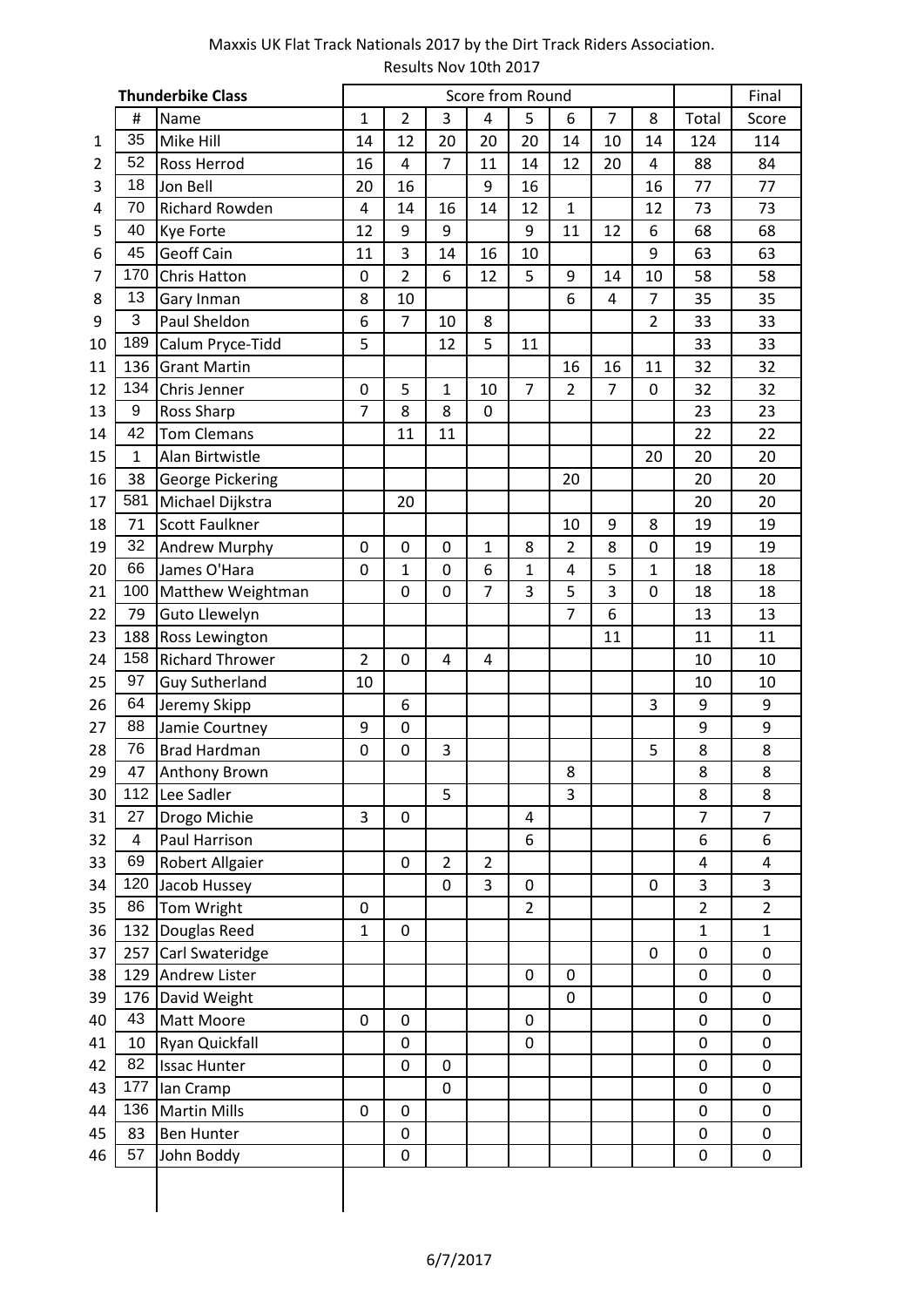|                |                | <b>Minibike Class</b> |                |                |                | Score from Round |                |                |                |   |                         | Final |
|----------------|----------------|-----------------------|----------------|----------------|----------------|------------------|----------------|----------------|----------------|---|-------------------------|-------|
|                | #              | Name                  | $\mathbf{1}$   | $\overline{2}$ | 3              | 4                | 5              | 6              | $\overline{7}$ | 8 | Total                   | Score |
| 1              | $\overline{7}$ | Neil Macqueen         | 20             | 20             | 20             | 20               | 20             | 20             | 16             |   | 120                     |       |
| $\overline{2}$ | 36             | Joe Banks             | 9              | 12             | 11             | 16               | 14             | 16             | 20             |   | 98                      |       |
| 3              | 34             | Andy Smith            | 14             | 14             | 12             | 10               | 11             | 11             | 11             |   | 83                      |       |
| 4              | 209            | Lucia Aucott          | 12             |                | 14             | 8                | 16             | 14             | 14             |   | 78                      |       |
| 5              | 64             | Jeremy Skipp          | 16             | 10             |                |                  | 12             | 12             | 12             |   | 62                      |       |
| 6              | 80             | Mike Fisher           | 11             | $\overline{7}$ | $\overline{7}$ | 4                | 9              | 10             | $\overline{7}$ |   | 55                      |       |
| 7              | 22             | Jonny McKeever        | 3              | 5              | 6              | 9                | 6              | $\overline{2}$ | 10             |   | 41                      |       |
| 8              | 3              | Paul Sheldon          | 10             | $\mathbf 0$    | 16             | 11               |                |                |                |   | 37                      |       |
| 9              | 7x             | Tara henry            | 8              |                | 10             | $\overline{7}$   |                |                | 8              |   | 33                      |       |
| 10             | 45             | <b>Geoff Cain</b>     |                | 8              | 9              | 14               |                |                |                |   | 31                      |       |
| 11             |                | 505 Toria Jaymes      | 6              | 0              | 4              | $\mathbf{1}$     | $\overline{7}$ | 8              | $\mathbf{1}$   |   | 27                      |       |
| 12             | 17             | Caylee Hankins        |                |                |                |                  | 10             | 9              |                |   | 19                      |       |
| 13             |                | 101 Jon Dyer          | 5              | 4              | 1              | 3                | 0              | $\mathbf{1}$   | $\overline{4}$ |   | 18                      |       |
| 14             | 124            | Darren Legg           | $\overline{2}$ | 3              | $\mathbf 0$    | 0                | $\overline{2}$ | 5              | 6              |   | 18                      |       |
| 15             | 56             | Alfie Collett         |                | 16             |                |                  |                |                |                |   | 16                      |       |
| 16             | 47             | Anthony Brown         |                |                |                | 12               |                |                |                |   | 12                      |       |
| 17             | 96             | <b>Tom Schitt</b>     |                | 11             |                |                  |                |                |                |   | 11                      |       |
| 18             | 131            | Gareth Howes          |                |                | 3              |                  | $\mathbf{1}$   | $\overline{7}$ |                |   | 11                      |       |
| 19             | 96             | <b>Adam Waller</b>    | 0              | 0              |                |                  | 5              | 6              |                |   | 11                      |       |
| 20             | 29             | Mark Tegerdine        |                | 9              |                |                  |                |                |                |   | 9                       |       |
| 21             | 130            | Ross Jackson          |                |                |                |                  |                |                | 9              |   | 9                       |       |
| 22             | 29             | Adam Allott           |                |                | 8              |                  |                |                |                |   | 8                       |       |
| 23             | 189            | Calum Price-Tidd      |                |                |                |                  | 8              |                |                |   | 8                       |       |
| 24             | 102            | <b>Tom Dunkley</b>    | 7              |                |                |                  |                |                |                |   | $\overline{7}$          |       |
| 25             | 55             | <b>Howard Warman</b>  |                |                |                |                  | 3              | $\overline{4}$ |                |   | $\overline{7}$          |       |
| 26             | 44             | <b>Adam Lovesey</b>   |                | 6              |                |                  |                |                |                |   | 6                       |       |
| 27             | 420            | Elvis Jenner          |                |                | $\mathbf 0$    | 6                |                |                |                |   | 6                       |       |
| 28             | 122            | <b>Ruth Mooney</b>    | 0              | 0              | $\mathbf 0$    | 0                | 0              | 3              | 3              |   | 6                       |       |
| 29             | 93             | Martian Huning        |                |                | 5              |                  |                |                |                |   | 5                       |       |
| 30             | 52             | Ross Herrod           |                |                |                | 5                |                |                |                |   | 5                       |       |
| 31             | 51             | <b>Randal Thomas</b>  |                |                |                |                  |                |                | 5              |   | 5                       |       |
| 32             | 88             | Jamie Courtney        | 4              |                |                |                  |                |                |                |   | $\overline{\mathbf{4}}$ |       |
| 33             |                | 100 Matt Layt         |                |                |                |                  | 4              |                |                |   | $\overline{4}$          |       |
| 34             |                | 202 Tony Cummings     | $\mathbf{1}$   | 0              | $\overline{2}$ | 0                |                |                |                |   | 3                       |       |
| 35             | 132            | Douglas Reed          |                | $\overline{2}$ |                |                  |                |                |                |   | $\overline{2}$          |       |
| 36             | 41             | <b>Graham Sutton</b>  |                |                |                | $\overline{2}$   |                |                |                |   | $\overline{2}$          |       |
| 37             | 67             | Justin Heavens        |                |                |                |                  |                |                | $\overline{2}$ |   | $\overline{2}$          |       |
| 38             | 94             | Norm Joss             |                | $\mathbf{1}$   |                |                  |                |                |                |   | $\mathbf{1}$            |       |
| 39             | 23             | <b>Stuart Avery</b>   |                | 0              |                |                  |                |                |                |   | $\pmb{0}$               |       |
| 40             |                | 188 Ross Lewington    | 0              |                |                |                  |                |                |                |   | 0                       |       |
| 41             | 152            | <b>Adam Thomas</b>    |                |                |                |                  |                |                |                |   | 0                       |       |
| 42             |                | 200 Olivier Henry     |                |                |                |                  |                |                |                |   | 0                       |       |
| 43             | 11             | Ame Pearce            |                |                |                |                  | 0              |                |                |   | 0                       |       |
| 44             |                | 171 Ollie Neville     |                |                | $\mathbf 0$    |                  |                |                |                |   | $\mathbf 0$             |       |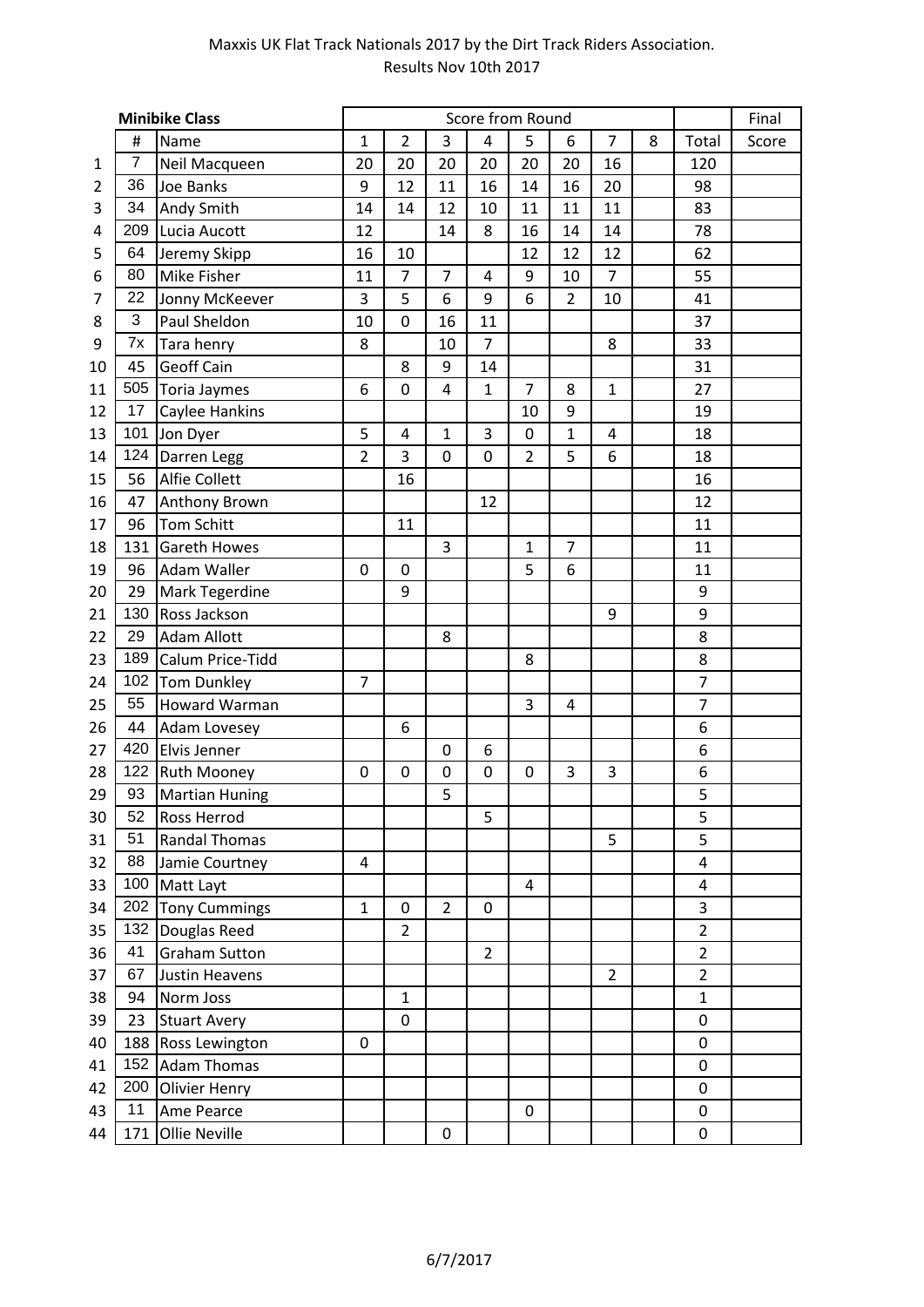|                |     | <b>Youth Jnr Class</b> |    |    |    |    | Score from Round |    |    |    |       | Final |
|----------------|-----|------------------------|----|----|----|----|------------------|----|----|----|-------|-------|
|                | #   | Name                   | 1  | า  | 3  | 4  | 5                | 6  |    | 8  | Total | Score |
| 1              | 46  | Charlie Kelly          | 20 | 14 | 16 | 20 | 20               | 20 | 20 | 20 | 150   | 136   |
| $\overline{2}$ | 6   | Thomas Hunt            | Χ  | 20 | 20 | 11 | 14               | 16 | 16 | 16 | 113   | 113   |
| 3              | 78  | <b>Wilbur Skipp</b>    | 16 | 12 | 14 | 14 | 16               | 11 | 11 | 12 | 106   | 95    |
| 4              | 100 | <b>Wyatt Hopkins</b>   | 11 |    | 12 | 12 | 9                | 12 | 14 | 14 | 84    | 84    |
| 5              | 36  | <b>Maddie Banks</b>    | 14 | 16 | 11 | 10 | 12               | 10 | 9  | 10 | 92    | 83    |
| 6              | 136 | Harry Banks            | 12 | 11 |    |    | 11               | 9  | 10 | 9  | 62    | 62    |
| 7              | 199 | Dan Mason              |    |    | 9  | 16 |                  | 14 | 12 | 11 | 62    | 62    |
| 8              | 12  | <b>Rubie Hunt</b>      |    |    | 10 | 9  | 10               |    |    |    | 29    | 29    |

|    |     | <b>Youth Inter Class</b> |    |    |    | Score from Round |    |    |    |    |       | Final |
|----|-----|--------------------------|----|----|----|------------------|----|----|----|----|-------|-------|
|    | #   | Name                     | 1  | 2  | 3  | 4                | 5  | 6  |    | 8  | Total | Score |
| 1  | 128 | <b>Ted Wilkinson</b>     | 16 | 16 | 20 | 16               | 16 | 20 | 20 | 20 | 144   | 128   |
| 2  | 93  | Jack Bell                | 20 | 20 | 16 | 20               | 20 | 14 | 14 | 16 | 140   | 126   |
| 3  | 159 | Luke Gardner             | 14 | 14 | 14 | 14               | 14 | 16 | 16 | 14 | 116   | 102   |
| 4  | 91  | Leon Collier             |    | 12 | 11 | 11               | 11 | 12 | 12 |    | 69    | 69    |
| 5  | 18  | Liam Hunt                | 12 | 10 |    |                  | 12 | 11 | 11 | 11 | 67    | 67    |
| 6  | 13  | Max Inman                | 11 |    |    | 9                | 10 | 10 | 10 | 12 | 62    | 62    |
| 7  | 118 | <b>Fergus Bluff</b>      | 10 | 11 | 12 | 12               |    |    |    |    | 45    | 45    |
| 8  | 93x | Boyd Boardman            |    |    | 10 | 10               | 8  | 8  | 8  |    | 44    | 44    |
| 9  | 101 | Jake Dyer                |    | 9  |    |                  |    | 9  | 9  | 10 | 37    | 37    |
| 10 |     | <b>Flynn Dennison</b>    |    |    |    |                  | 9  |    |    |    | 9     | 9     |

|   |    | <b>Youth Snr Class</b> |    |         |   | Score from Round |   |  |       | Final |
|---|----|------------------------|----|---------|---|------------------|---|--|-------|-------|
|   | #  | <b>I</b> Name          |    |         | 4 |                  | ь |  | Total | Score |
|   | 58 | Joe Burden             | 20 | ົ<br>۷J |   |                  |   |  | 40    | -46   |
| ◠ |    | <b>Archie May</b>      |    | 16      |   |                  |   |  | 36    |       |

|                | <b>Hooligan Class</b> |                       |              | Score from Round |    |    |    |       |  |  |
|----------------|-----------------------|-----------------------|--------------|------------------|----|----|----|-------|--|--|
|                | #                     | Name                  | $\mathbf{1}$ | $\overline{2}$   | 3  | 4  | 5  | Total |  |  |
| $\mathbf{1}$   | 30                    | <b>Ferran Mas</b>     |              | 16               | 16 | 20 | 16 | 68    |  |  |
| $\overline{2}$ | 136                   | <b>Martin Mills</b>   | 11           | 10               | 8  | 16 | 8  | 53    |  |  |
| 3              | 9                     | Ross Sharp            | 14           | 9                | 14 | 5  |    | 42    |  |  |
| 4              | 5                     | Jonathan Falkman      | 20           |                  |    | 12 | 9  | 41    |  |  |
| 5              | 143                   | James Smith           | 10           | 3                | 6  | 10 | 10 | 39    |  |  |
| 6              | 13                    | Gary Inman            | 16           | 12               | 10 |    |    | 38    |  |  |
| $\overline{7}$ | 98                    | lan Porter            |              | 8                | 7  | 11 | 11 | 37    |  |  |
| 8              | 52                    | Lee Kirkpatrick       |              | 0                | 9  | 14 | 14 | 37    |  |  |
| 9              | 41                    | Chris Walker          |              | 14               | 12 |    |    | 26    |  |  |
| 10             | 123                   | <b>Tony Challis</b>   | 9            | $\overline{2}$   | 4  | 9  |    | 24    |  |  |
| 11             | 37                    | Johnny Lewis          |              | 20               |    |    |    | 20    |  |  |
| 12             | 37                    | Kevin Doolan          |              |                  | 20 |    |    | 20    |  |  |
| 13             | 36                    | <b>Grant Martin</b>   |              |                  |    |    | 20 | 20    |  |  |
| 14             | 56                    | James Boddy           |              | 6                | 5  | 3  |    | 14    |  |  |
| 15             | 4                     | <b>Amaury Cibot</b>   | 8            |                  |    | 6  |    | 14    |  |  |
| 16             | 3                     | <b>Bart Vertijnen</b> | 12           |                  |    |    |    | 12    |  |  |
| 17             | 78                    | James Jordan          |              |                  |    |    | 12 | 12    |  |  |
| 18             | 44                    | Ross Herrod           |              | 11               |    |    |    | 11    |  |  |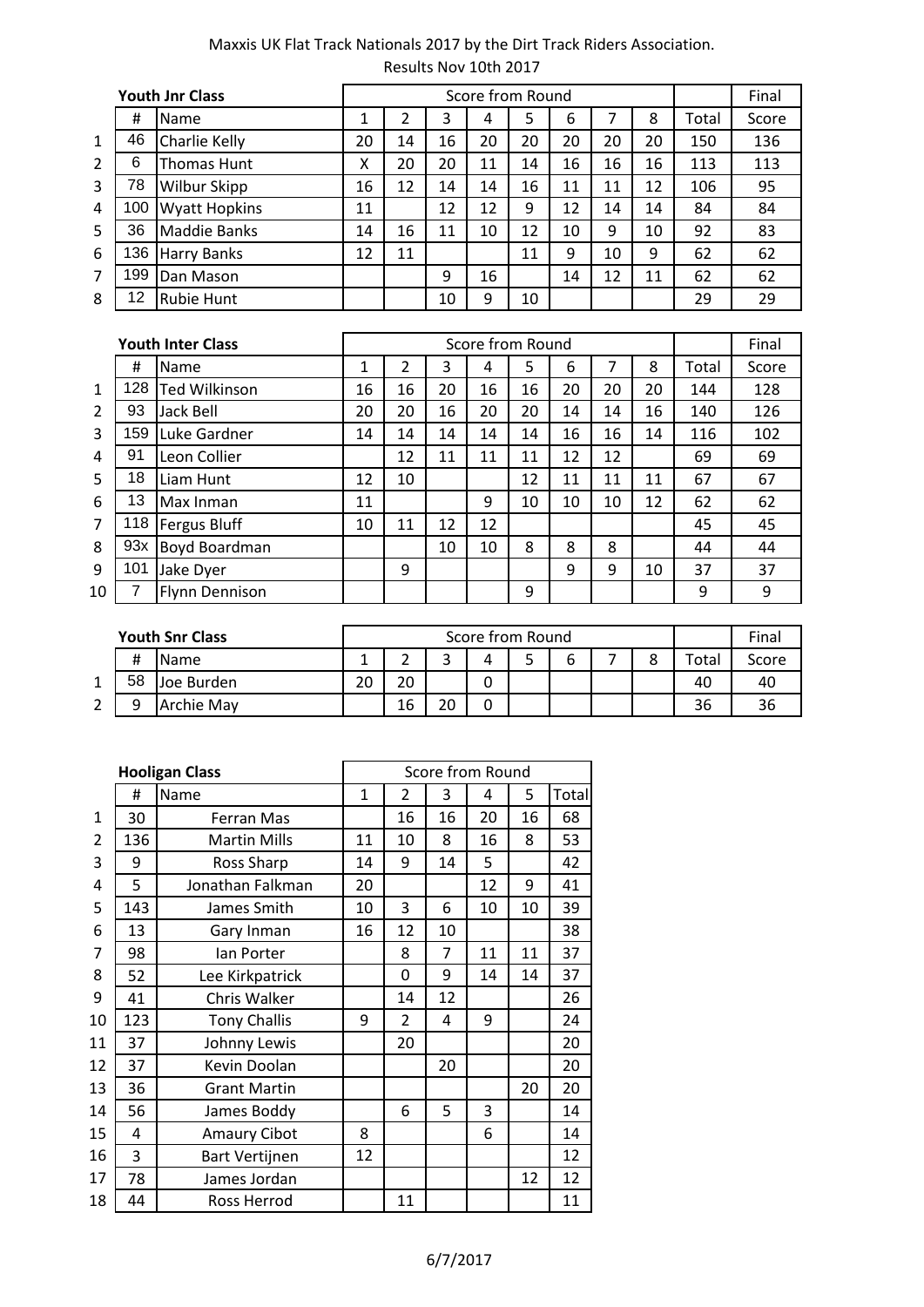| 19 | 69  | Lloyd Wright      | 1 |   |   | 8 |
|----|-----|-------------------|---|---|---|---|
| 20 | 21  | Gavin Culpit      |   | 8 |   | 8 |
| 21 | 4   | Paul Harrison     | 7 |   |   |   |
| 22 | 41  | Geoff Cain        |   |   | 7 |   |
| 23 | 21  | Ronnie Corrie     |   |   | 6 | 6 |
| 24 | 87  | Dimitri Coste     | 5 |   |   | 5 |
| 25 | 57  | John Boddy        |   |   | 5 | 5 |
| 26 | 109 | <b>Tim Aucott</b> | 4 |   |   | 4 |
| 27 | 114 | Simeon Anderson   |   | 4 |   | 4 |
| 28 | 34  | Andrew Smith      |   |   |   |   |
|    |     |                   |   |   |   |   |

### DQ Invite

| <b>Hooligan Class</b> |                       |                | Score from Round |                 |                |                |                |         |  |
|-----------------------|-----------------------|----------------|------------------|-----------------|----------------|----------------|----------------|---------|--|
| #                     | Name                  | $\mathbf{1}$   | $\overline{2}$   | 3               | 4              | 5              | Total          |         |  |
| 30                    | <b>Ferran Mas</b>     |                | 16               | 16              | 20             | 16             | 68             | Indian  |  |
| 136                   | <b>Martin Mills</b>   | 11             | 10               | $\overline{8}$  | 16             | 8              | 53             | wn Bike |  |
| 9                     | <b>Ross Sharp</b>     | 14             | 9                | 14              | $\overline{5}$ |                | 42             | Cagivia |  |
| 13                    | <b>Gary Inman</b>     | 16             | 12               | 10              |                |                | 38             | Harley  |  |
| $\overline{5}$        | Jonathan Falkman      | 20             |                  |                 | 12             | 9              | 41             | Harley  |  |
| 143                   | James Smith           | 10             | $\overline{3}$   | $6\overline{6}$ | 10             | 10             | 39             | Harley  |  |
| 41                    | Chris Walker          |                | 14               | 12              |                |                | 26             |         |  |
| 98                    | lan Porter            |                | 8                | $\overline{7}$  | 11             | 11             | 37             | Indian  |  |
| 123                   | <b>Tony Challis</b>   | $\overline{9}$ | $\overline{2}$   | $\overline{4}$  | 9              |                | 24             | Indian  |  |
| 52                    | Lee Kirkpatrick       |                |                  | 9               | 14             | 14             | 37             | Indian  |  |
| 37                    | Johnny Lewis          |                | 20               |                 |                |                | 20             |         |  |
| 37                    | Kevin Doolan          |                |                  | 20              |                |                | 20             |         |  |
| 56                    | <b>James Boddy</b>    |                | $6\overline{6}$  | 5               | $\overline{3}$ |                | 14             | wn Bike |  |
| $\overline{4}$        | <b>Amaury Cibot</b>   | $\overline{8}$ |                  |                 | $6\overline{}$ |                | 14             | Harley  |  |
| 3                     | <b>Bart Vertijnen</b> | 12             |                  |                 |                |                | 12             |         |  |
| 44                    | Ross Herrod           |                | 11               |                 |                |                | 11             |         |  |
| 69                    | Lloyd Wright          |                | $\mathbf{1}$     |                 | $\overline{7}$ |                | 8              |         |  |
| 21                    | Gavin Culpit          |                |                  |                 | 8              |                | 8              |         |  |
| 4                     | Paul Harrison         |                | $\overline{7}$   |                 |                |                | $\overline{7}$ |         |  |
| 87                    | Dimitri Coste         |                | 5                |                 |                |                | 5              |         |  |
| 109                   | <b>Tim Aucott</b>     |                | 4                |                 |                |                | 4              |         |  |
| 114                   | Simeon Anderson       |                |                  |                 | 4              |                | 4              |         |  |
| 36                    | <b>Grant Martin</b>   |                |                  |                 |                | 20             | 20             |         |  |
| 78                    | James Jordan          |                |                  |                 |                | 12             | 12             |         |  |
| 41                    | <b>Geoff Cain</b>     |                |                  |                 |                | $\overline{7}$ | $\overline{7}$ |         |  |
| 21                    | Ronnie Corrie         |                |                  |                 |                | 6              | 6              |         |  |
| 57                    | John Boddy            |                |                  |                 |                | 5              | 5              |         |  |
| 34                    | <b>Andrew Smith</b>   |                |                  |                 |                |                | 0              |         |  |